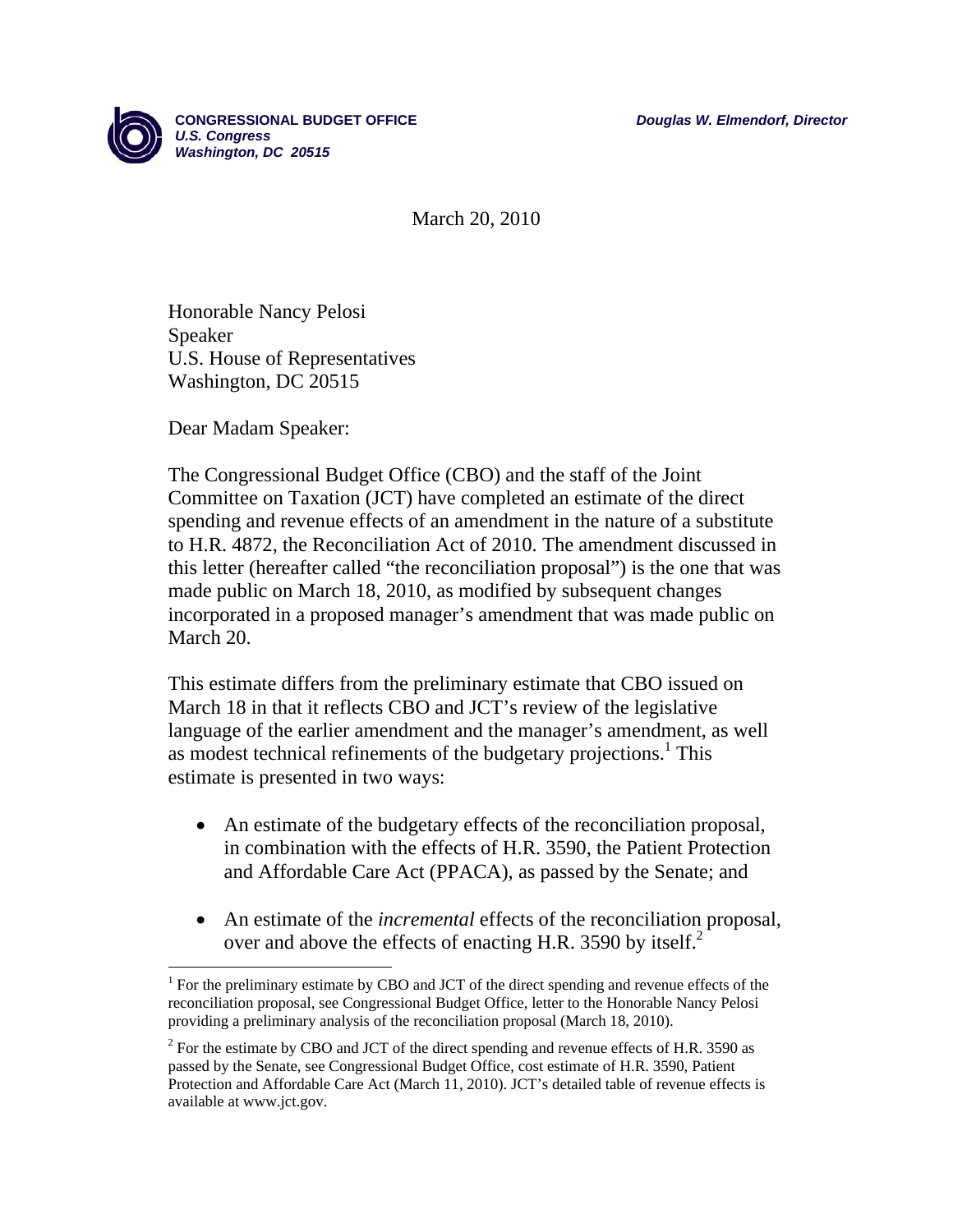CBO and JCT have not yet updated their preliminary and partial estimate of the budgetary impact of the reconciliation proposal under the assumption that H.R. 3590 is not enacted—that is, the reconciliation proposal's impact under current law.

H.R. 3590 would, among other things, establish a mandate for most residents of the United States to obtain health insurance; set up insurance exchanges through which certain individuals and families could receive federal subsidies to substantially reduce the cost of purchasing that coverage; significantly expand eligibility for Medicaid; substantially reduce the growth of Medicare's payment rates for most services (relative to the growth rates projected under current law); impose an excise tax on insurance plans with relatively high premiums; and make various other changes to the federal tax code, Medicare, Medicaid, and other programs. The reconciliation proposal includes provisions related to health care and revenues, many of which would amend H.R. 3590. (The changes with the largest budgetary effects are described below.) The reconciliation proposal also includes amendments to the Higher Education Act of 1965, which authorizes most federal programs involving postsecondary education. (Those provisions and their budgetary effects are described below as well.)

# **Estimated Budgetary Impact of the Legislation**

CBO and JCT estimate that enacting both pieces of legislation—H.R. 3590 and the reconciliation proposal—would produce a net reduction in federal deficits of \$143 billion over the 2010–2019 period as result of changes in direct spending and revenues (see Table 1). That figure comprises \$124 billion in net reductions deriving from the health care and revenue provisions and \$19 billion in net reductions deriving from the education provisions. Approximately \$114 billion of the total reduction would be onbudget; other effects related to Social Security revenues and spending as well as spending by the U.S. Postal Service are classified as off-budget. CBO has not completed an estimate of the potential impact of the legislation on discretionary spending, which would be subject to future appropriation action.

CBO and JCT previously estimated that enacting H.R. 3590 by itself would yield a net reduction in federal deficits of \$118 billion over the 2010–2019 period, of which about \$65 billion would be on-budget. The incremental effect of enacting the reconciliation proposal—assuming that H.R. 3590 had already been enacted—would be the difference between the estimate of their combined effect and the previous estimate for H.R. 3590. That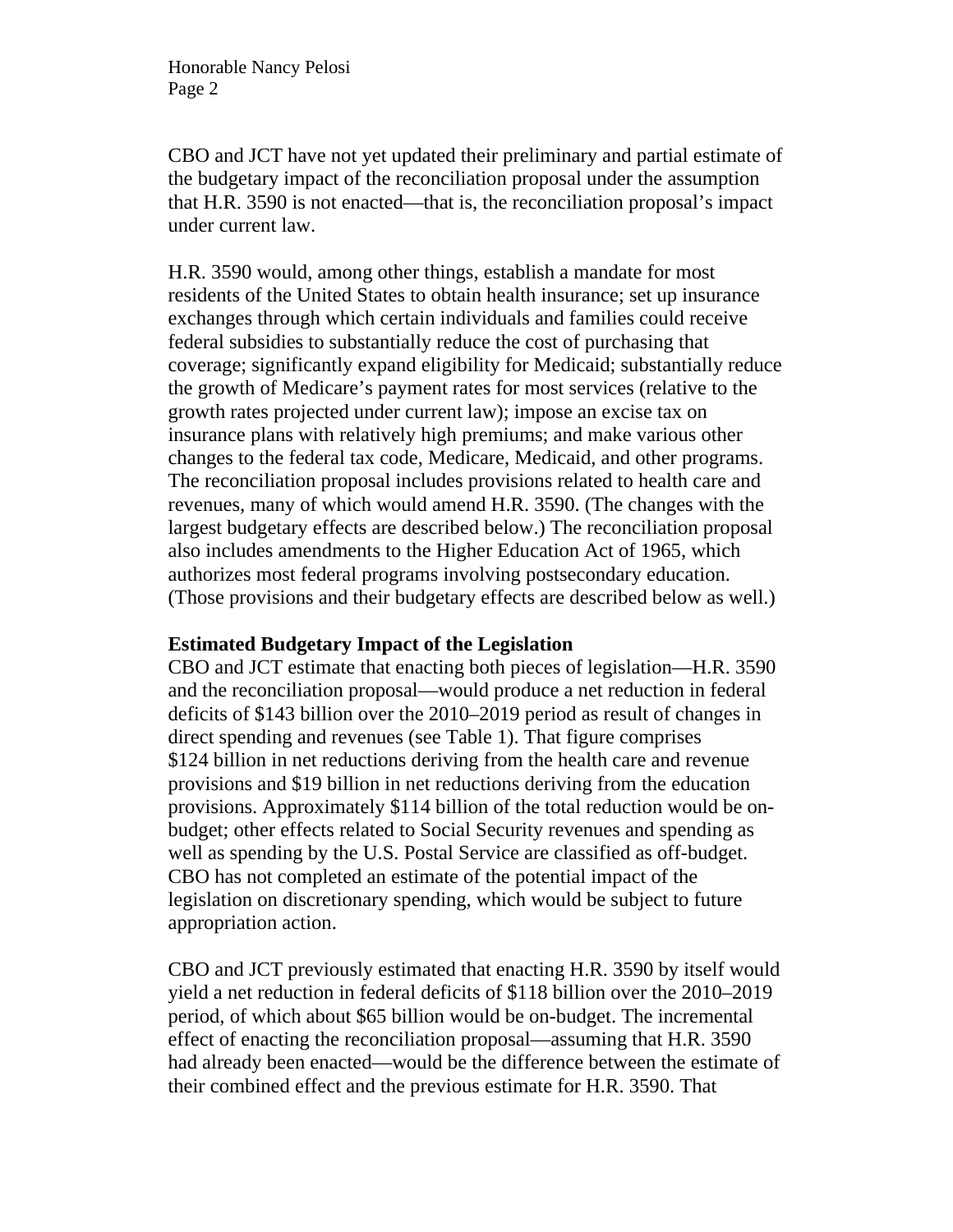incremental effect is an estimated net reduction in federal deficits of \$25 billion during the 2010–2019 period over and above the savings from enacting H.R. 3590 by itself; almost all of that reduction would be onbudget.<sup>3</sup>

Additional details on the budgetary effects of the reconciliation proposal and H.R. 3590 are provided in Tables 2 through 7 attached to this letter:

- Table 2 shows budgetary cash flows for direct spending and revenues associated with the two pieces of legislation combined.
- Table 3 summarizes the incremental changes in direct spending and revenues resulting from the reconciliation proposal, assuming that H.R. 3590 had already been enacted.
- For the two pieces of legislation combined, Table 4 provides estimates of the changes in the number of nonelderly people in the United States who would have health insurance and presents the primary budgetary effects of the provisions related to health insurance coverage.
- For the two pieces of legislation combined, Table 5 displays detailed estimates of the costs or savings from the health care provisions that are not related to health insurance coverage (primarily involving the Medicare program). The table does not include the effects of revenue provisions; those effects are reported separately by JCT in JCX-17-10 at www.jct.gov.
- Table 6 presents details on the incremental effects of the health care and revenue provisions of the reconciliation proposal—that is, the difference between the effects of those provisions in the two pieces of legislation combined and the effects of H.R. 3590 by itself (as shown in CBO's cost estimate of March 11, 2010).
- Table 7 summarizes the incremental effects of the health care, revenue, and education provisions of the reconciliation proposal, also assuming that H.R. 3590 had been enacted.

 $\overline{a}$  $3$  As originally introduced, the reconciliation proposal would require transfers from on-budget general funds to the off-budget Social Security trust funds to offset any reduction in the balances of those trust funds resulting from other provisions of the proposal. The effects of that provision were reflected in CBO's preliminary estimate. However, the manager's amendment to the reconciliation proposal strikes that provision, so its effects are not included in this estimate.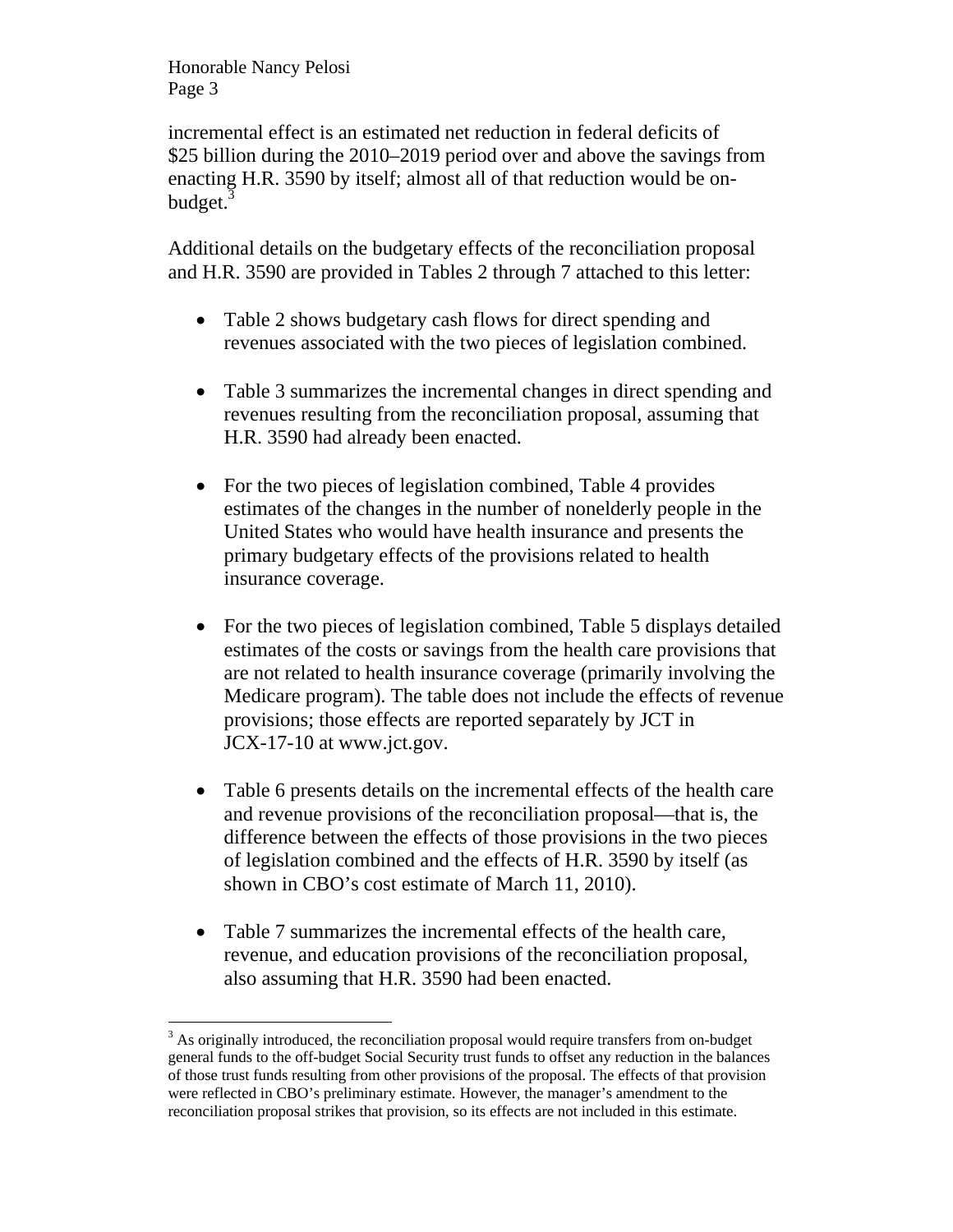$\overline{a}$ 

The estimate provided here covers the 2010–2019 period to be consistent with the budget horizon used under S. Con. Res. 13, the Concurrent Resolution on the Budget for Fiscal Year 2010. The Congress has not yet adopted a new budget resolution that would extend the House and Senate budget enforcement periods through 2020.

Because the reconciliation proposal and H.R. 3590 would affect direct spending and revenues, pay-as-you-go procedures would apply. The time periods used for pay-as-you-go calculations under the new Statutory Pay-As-You-Go Act extend from 2010 through 2015 and from 2010 through 2020. Although CBO and JCT have not conducted a detailed analysis of the effects of the reconciliation proposal and H.R. 3590 in 2020, enacting that legislation would probably reduce the budget deficit modestly in that year. Reflecting that assessment, CBO and JCT estimate that enacting that legislation would reduce projected on-budget deficits both through 2015 and through  $2020<sup>4</sup>$ 

The remainder of this letter discusses the major components of the education provisions contained in the reconciliation proposal; reviews the main changes that the reconciliation proposal would make to the health care and revenue provisions of H.R. 3590; describes the effects of the legislation on health insurance coverage; presents information about the effects of the legislation on discretionary spending; provides CBO's analysis of the legislation's impact on the federal budget beyond the first 10 years; and analyzes certain other effects of the legislation.

<sup>&</sup>lt;sup>4</sup> Pay-as-you-go procedures do not apply to off-budget effects, which include changes to Social Security or the U.S. Postal Service. Under the Statutory Pay-As-You-Go Act, estimated changes in the on-budget deficit from direct spending and revenues are recorded on 5-year and 10-year "scorecards" by the Office of Management and Budget, which is required to order a sequestration (cancellation) of certain direct spending if either scorecard reflects a net cost in the budget year at the end of a Congressional session.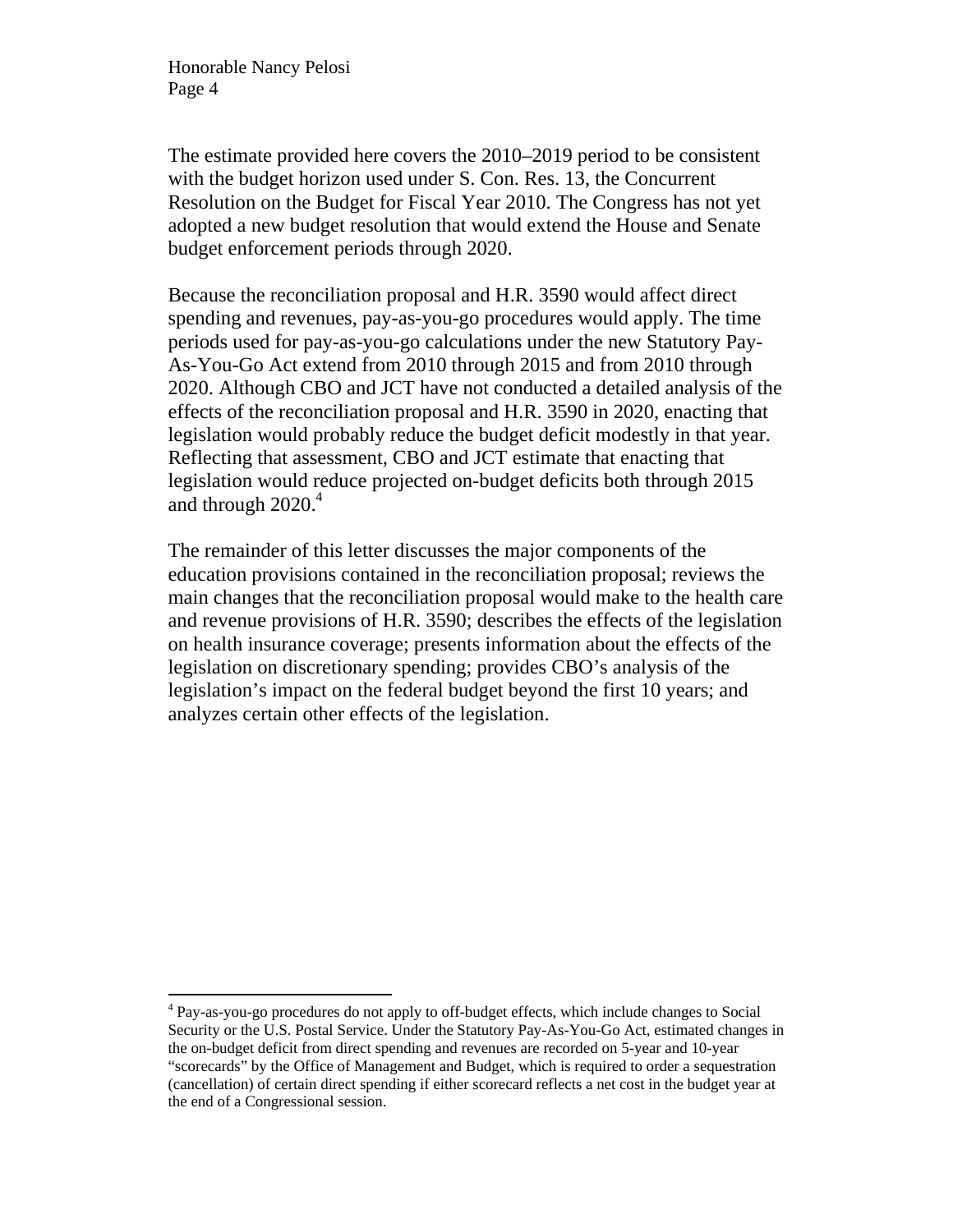# **Table 1. Estimate of the Effects on the Deficit of the Reconciliation Proposal Combined with H.R. 3590, as Passed by the Senate**

|                                                                                                                        |                     | By Fiscal Year, in Billions of Dollars |                                         |                |                |              |                               |                |                     |                |                   |                |  |
|------------------------------------------------------------------------------------------------------------------------|---------------------|----------------------------------------|-----------------------------------------|----------------|----------------|--------------|-------------------------------|----------------|---------------------|----------------|-------------------|----------------|--|
|                                                                                                                        | 2010                | 2011                                   |                                         |                |                |              | 2012 2013 2014 2015 2016 2017 |                | 2018                | 2019           | 2014 2019         | 2010-2010-     |  |
|                                                                                                                        |                     |                                        |                                         |                |                |              |                               |                |                     |                |                   |                |  |
| NET CHANGES IN THE DEFICIT FROM INSURANCE COVERAGE PROVISIONS <sup>a,b</sup>                                           |                     |                                        |                                         |                |                |              |                               |                |                     |                |                   |                |  |
| Effects on the Deficit                                                                                                 | 3                   | 7                                      | 9                                       | 10             | 49             | 87           | 132                           | 154            | 164                 | 172            | 78                | 788            |  |
| NET CHANGES IN THE DEFICIT FROM OTHER PROVISIONS AFFECTING DIRECT SPENDING <sup>c</sup>                                |                     |                                        |                                         |                |                |              |                               |                |                     |                |                   |                |  |
| Effects on the Deficit of                                                                                              |                     |                                        |                                         |                |                |              |                               |                |                     |                |                   |                |  |
| Changes in Outlays                                                                                                     | 3                   | 3                                      |                                         | $-7 - 28$      | $-50$          | $-60$        | $-70$                         |                | $-86$ $-101$ $-116$ |                |                   | $-79 - 511$    |  |
| NET CHANGES IN THE DEFICIT FROM OTHER PROVISIONS AFFECTING REVENUES <sup>d</sup>                                       |                     |                                        |                                         |                |                |              |                               |                |                     |                |                   |                |  |
| Effects on the Deficit of                                                                                              |                     |                                        |                                         |                |                |              |                               |                |                     |                |                   |                |  |
| Changes in Revenues                                                                                                    | $\ast$              | $-9$                                   | $-12$                                   | $-38$          | $-50$          | $-48$        | $-59$                         | $-65$          | -69                 |                | $-71 - 109 - 420$ |                |  |
|                                                                                                                        |                     |                                        | NET CHANGES IN THE DEFICIT <sup>a</sup> |                |                |              |                               |                |                     |                |                   |                |  |
| Net Increase or Decrease (-)                                                                                           |                     |                                        |                                         |                |                |              |                               |                |                     |                |                   |                |  |
| in the Budget Deficit                                                                                                  | 6                   | $\mathbf{1}$                           | $-10$                                   | -56            | $-51$          | $-20$        | 3                             | $\overline{4}$ | $-5$                |                | $-15 - 109$       | $-143$         |  |
| On-Budget                                                                                                              | 6                   | $\mathbf{1}$                           | $-10$                                   | $-55$          | $-50$          | $-18$        | 8                             | 10             | 2                   |                | $-6$ $-108$       | $-114$         |  |
| Off-Budget <sup>e</sup>                                                                                                | $\ast$              | $\ast$                                 | $\mathbf{1}$                            | $-1$           | $-1$           | $-2$         | $-5$                          | $-6$           | $-7$                | -9             | $-1$              | $-29$          |  |
| Memorandum:                                                                                                            |                     |                                        |                                         |                |                |              |                               |                |                     |                |                   |                |  |
| Incremental Effects on the Deficit of H.R. 4872 Incorporating the Manager's Amendment,                                 |                     |                                        |                                         |                |                |              |                               |                |                     |                |                   |                |  |
| Relative to H.R. 3590 as Passed by the Senate<br>Net Increase or Decrease                                              |                     |                                        |                                         |                | $-13$          |              |                               |                |                     |                |                   |                |  |
| On-Budget                                                                                                              | 2<br>$\overline{2}$ | 4<br>$\overline{4}$                    | $\overline{4}$<br>$\overline{4}$        | $-3$<br>$-6$   | $-14$          | $-4$<br>$-7$ | $-7$<br>$-11$                 | $-3$<br>$-7$   | $-2$<br>$-6$        | $-3$<br>$-7$   | $-5$<br>$-10$     | $-25$<br>$-48$ |  |
| Off-Budget <sup>e</sup>                                                                                                | $\Omega$            | $\ast$                                 | $\ast$                                  | $\overline{4}$ | $\overline{1}$ | 3            | $\overline{4}$                | $\overline{4}$ | $\overline{4}$      | $\overline{4}$ | 5                 | 23             |  |
|                                                                                                                        |                     |                                        |                                         |                |                |              |                               |                |                     |                |                   |                |  |
| Effects on the Deficit of Provisions of the Reconciliation Proposal Combined with H.R. 3590<br>Health Care and Revenue |                     |                                        |                                         |                |                |              |                               |                |                     |                |                   |                |  |
| Provisions                                                                                                             | 6                   | $\mathbf{1}$                           | $-13$                                   | $-50$          | -48            | $-16$        | 7                             | 6              | $-4$                | $-13$          | $-104$            | $-124$         |  |
| <b>Education Provisions</b>                                                                                            | $\ast$              | $\ast$                                 | $\overline{4}$                          | $-6$           | $-3$           | $-5$         | $-4$                          | $-2$           | $-2$                | $-2$           | $-5$              | $-19$          |  |
|                                                                                                                        |                     |                                        |                                         |                |                |              |                               |                |                     |                |                   | Continued      |  |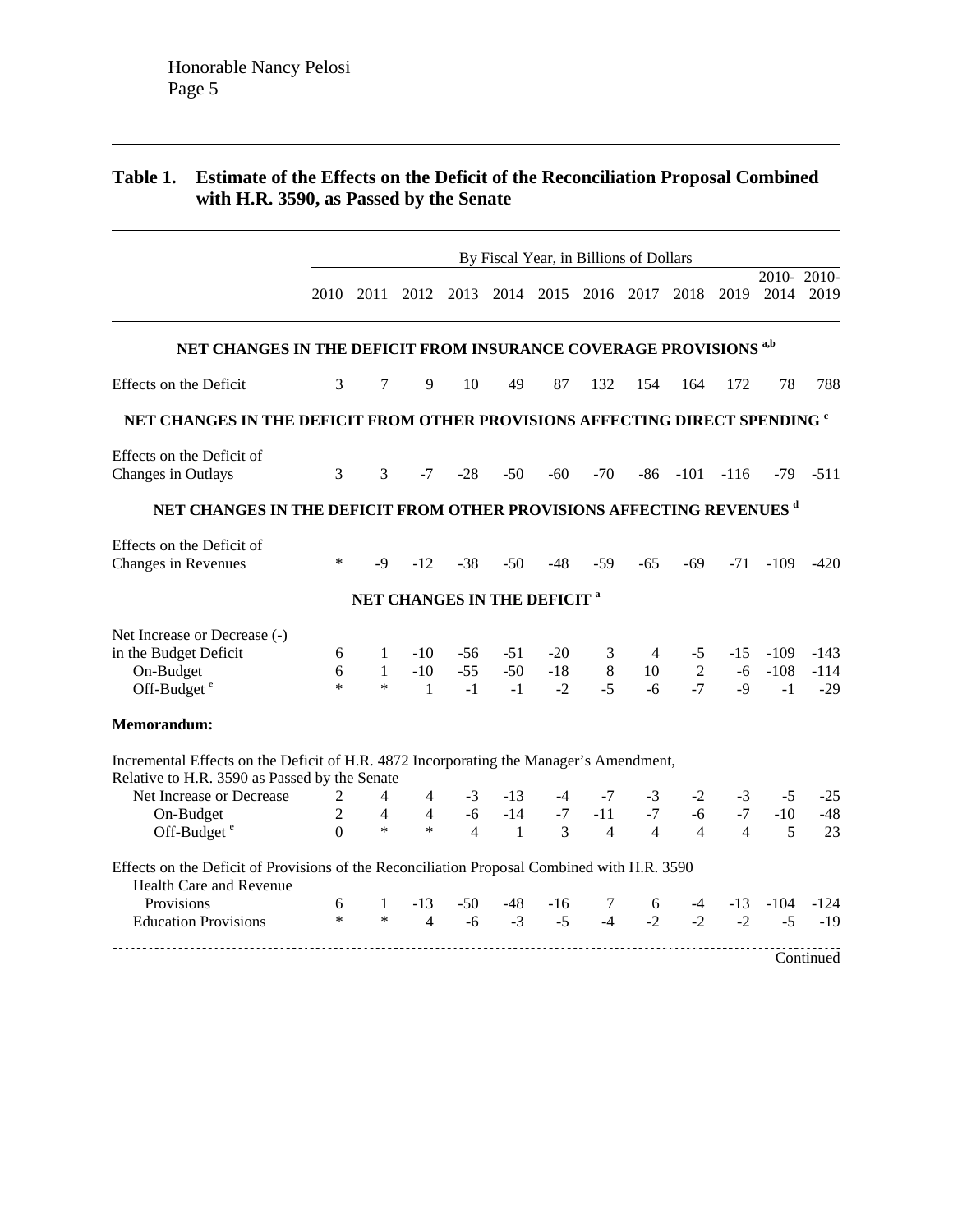#### **Table 1. Continued.**

Sources: Congressional Budget Office and staff of the Joint Committee on Taxation (JCT).

Notes: Positive numbers indicate increases in the deficit, and negative numbers indicate reductions in the deficit.

Components may not sum to totals because of rounding; \* = between \$0.5 billion and -\$0.5 billion.

- a. Does not include effects on spending subject to future appropriations.
- b. Includes excise tax on high-premium insurance plans.
- c. These estimates reflect the effects of provisions affecting Medicare, Medicaid, and other federal health programs, and include the effects of interactions between insurance coverage provisions and those programs; they also reflect the effects of education provisions.
- d. The changes in revenues include effects on Social Security revenues, which are classified as off-budget. The 10-year figure of \$420 billion includes \$406 billion in revenues from tax provisions (estimated by JCT) apart from receipts from the excise tax on high-premium insurance plans and \$14 billion in revenues from certain provisions affecting Medicare, Medicaid, and other programs (estimated by CBO and JCT). (For JCT's estimates, see JCX-17-10.)

e. Off-budget effects include changes in Social Security spending and revenues as well as U.S. Postal Service spending.

#### **Education Provisions Contained in the Reconciliation Proposal**

Subtitle A of title II of the reconciliation proposal would amend the Higher Education Act of 1965, which authorizes most federal postsecondary education programs. The reconciliation proposal would eliminate the federal program that provides guarantees for student loans and replace those loans with direct loans made by the Department of Education. It would also increase direct spending for the Pell Grant program and other education grant programs. CBO estimates that those provisions would reduce direct spending by \$5 billion over the 2010–2014 period and \$19 billion over the 2010–2019 period (see Table 7).

**Federal Student Loan Programs.** On net, CBO estimates that the reconciliation proposal would reduce direct spending in the federal student loan programs by \$28 billion over the 2010–2014 period and \$58 billion over the 2010–2019 period.

In the Federal Family Education Loan (FFEL) program, private lenders originate loans to postsecondary students; the federal government makes payments to those lenders, guarantees them against significant loss in the case of default, and provides funds to guaranty agencies to help administer those loans. In the direct loan program, eligible borrowers receive nearly identical loans that are administered by the Department of Education and funded through the U.S. Treasury.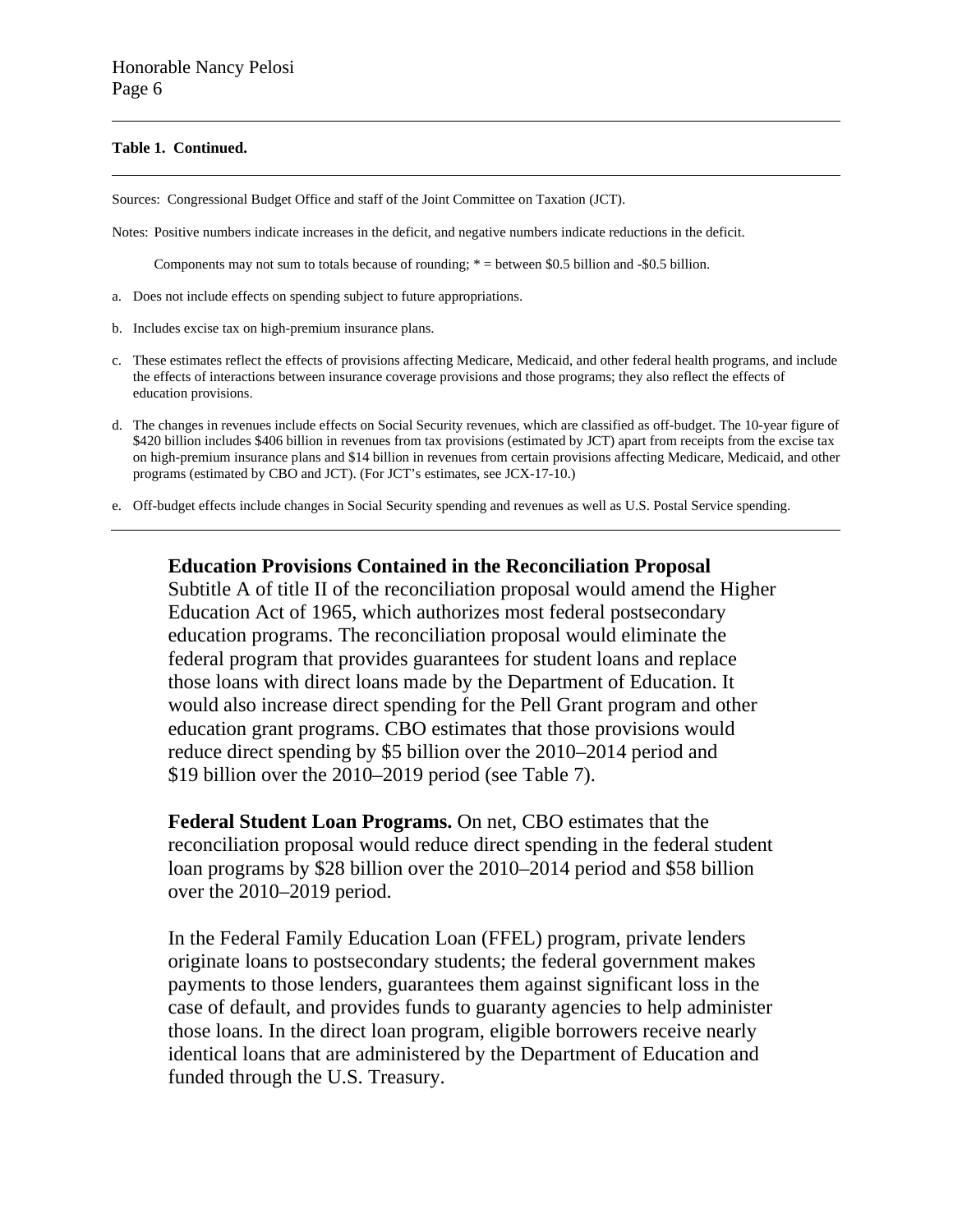$\overline{a}$ 

The reconciliation proposal would eliminate new loans in the FFEL program beginning in July 2010. Under the proposal, CBO expects that all of the guaranteed loans that would have been made under current law estimated to be roughly \$500 billion through 2019—would instead be made through the direct loan program.

The Federal Credit Reform Act specifies that the cost of new federal loans and loan guarantees be recorded in the budget in the year that the loans are disbursed, and that the cost be calculated as the net present value of the government's expected cash flows over the lifetime of a loan or guarantee, using interest rates on Treasury securities of comparable maturity to discount the estimated cash flows.<sup>5</sup> Using this methodology, CBO estimates that eliminating new guaranteed loans and replacing them with direct loans would yield reductions in direct spending of \$61 billion over the 2010– 2019 period. CBO also estimates that the expanded program for direct loans would incur about \$5 billion in additional administrative costs during that period. However, those additional costs are classified as discretionary spending and are subject to future appropriation; they are not incorporated in the estimates of changes in direct spending and revenues reported in this letter.

The legislation would also make other changes to federal loan programs for education. CBO estimates that those changes would increase direct spending by \$1 billion over the 2010–2014 period and \$3 billion over the 2010–2019 period—partially offsetting the gross savings from eliminating new guaranteed loans in the FFEL program.

**Federal Pell Grant Program.** The reconciliation proposal would alter the structure of the Pell Grant program and provide additional funding for that program. CBO estimates that those changes would increase direct spending by \$21 billion over the 2010–2014 period and \$36 billion over the 2010– 2019 period.

Under current law, Pell grants are funded through both discretionary and mandatory funding. The annual discretionary appropriation sets a base award level, and a mandatory account provides additional funding to

 $<sup>5</sup>$  An alternative approach to estimating the cost of federal loans and loan guarantees is to estimate</sup> what a private entity would need to be paid to assume the costs and risks to the government from providing such loans or guarantees. For further discussion of that so-called "fair-value" methodology, and for estimates of the cost of replacing guaranteed loans with direct loans based on different methodologies, see Congressional Budget Office, letter to the Honorable Judd Gregg regarding the budgetary impact of the President's proposal to alter federal student loan programs (March 15, 2010).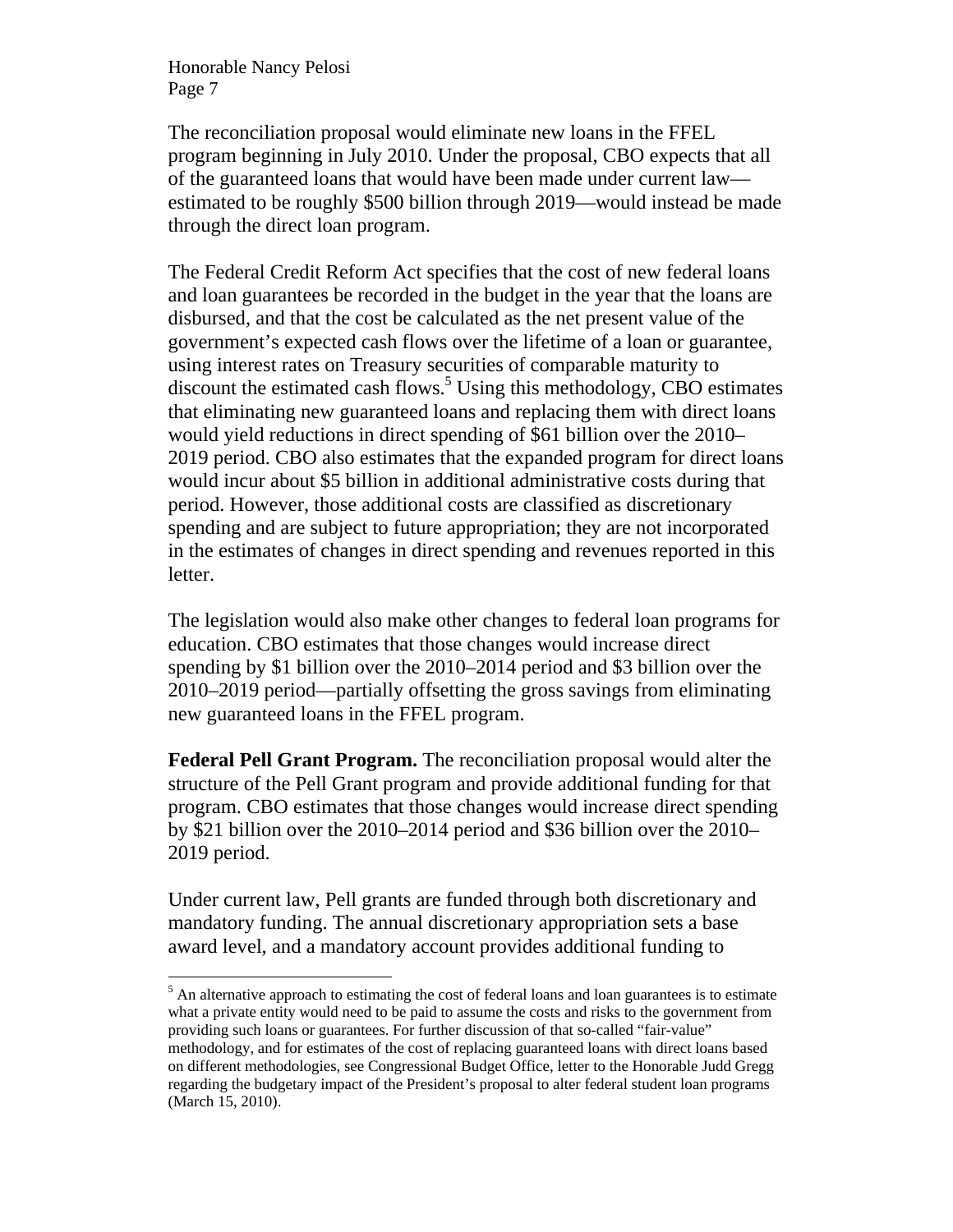students eligible for the program. The dollar amount of the additional mandatory awards is determined by the amount directly appropriated in the Higher Education Act.

Beginning in fiscal year 2010, the reconciliation proposal would appropriate the amounts necessary to cover the cost of specified award levels in the Pell Grant program. For academic years through 2012–2013, the proposal would maintain the additional mandatory award at \$690, as specified in current law for 2010–2011 and 2011–2012. (Under current law, however, there are not sufficient funds to cover all the costs of providing that \$690 add-on to all Pell grant recipients; the proposal would provide the incremental funds necessary to do so.) Beginning in academic year 2013–2014, the mandatory award would increase according to a formula specified in the legislation. CBO estimates that the add-on would reach \$1,115 for academic year 2017–2018 and subsequent years.

CBO estimates that the increase in the mandatory add-on for Pell grants would raise direct spending by \$23 billion over the 2010–2019 period. In addition, the legislation would provide roughly \$14 billion in further mandatory funds to the Pell Grant program; CBO expects that most of that additional funding would be spent in fiscal years 2011 and 2012.

**Other Education Grant Programs***.* Finally, the education subtitle would appropriate \$255 million per year through 2019 for grants to Historically Black Colleges and Universities and other Minority Serving Institutions. It would also appropriate \$150 million per year through 2014 for College Access Challenge Grants. CBO estimates that those provisions would increase direct spending by \$2 billion over the 2010–2014 period and by \$3 billion over the 2010–2019 period.

#### **Changes to H.R. 3590 Contained in the Reconciliation Proposal**

The reconciliation proposal would make a variety of changes to H.R. 3590, as passed by the Senate. The changes with the largest budgetary effects over the 2010–2019 period include these:

- Increasing the subsidies for premiums and cost sharing that would be offered through the new insurance exchanges;
- Increasing the penalties for employers that do not offer health insurance and modifying the penalties for individuals who do not obtain insurance;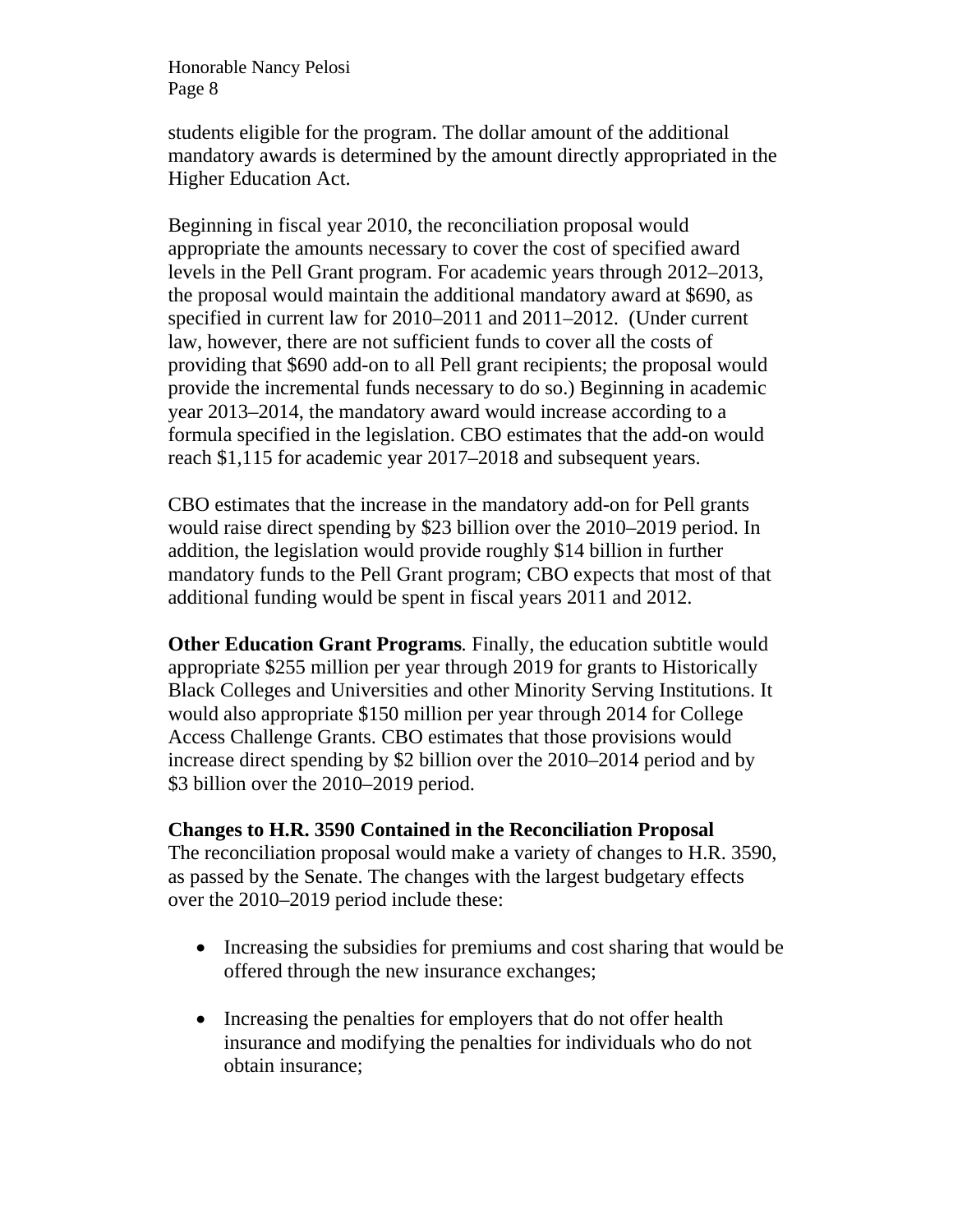- Increasing the federal share of spending for certain Medicaid beneficiaries;
- Changing eligibility for Medicaid in a way that effectively increases the income threshold from 133 percent of the federal poverty level to 138 percent for certain individuals;
- Reducing overall payments to insurance plans under the Medicare Advantage program;
- Expanding Medicare's drug benefit by phasing out the "doughnut hole" in that benefit:
- Modifying the design and delaying the implementation of the excise tax on insurance plans with relatively high premiums; and
- Increasing the rate and expanding the scope of a tax that would be charged to higher-income households.

# **Effects of the Legislation on Insurance Coverage**

CBO and JCT estimate that by 2019, the combined effect of enacting H.R. 3590 and the reconciliation proposal would be to reduce the number of nonelderly people who are uninsured by about 32 million, leaving about 23 million nonelderly residents uninsured (about one-third of whom would be unauthorized immigrants). Under the legislation, the share of legal nonelderly residents with insurance coverage would rise from about 83 percent currently to about 94 percent.

Approximately 24 million people would purchase their own coverage through the new insurance exchanges, and there would be roughly 16 million more enrollees in Medicaid and the Children's Health Insurance Program than the number projected under current law. Relative to currently projected levels, the number of people purchasing individual coverage outside the exchanges would decline by about 5 million.

Under the legislation, certain employers could allow all of their workers to choose among the plans available in the exchanges, but those enrollees would not be eligible to receive subsidies via the exchanges (and thus are shown in Table 4 as enrollees in employment-based coverage rather than as exchange enrollees). Approximately 5 million people would obtain coverage in that way in 2019, bringing the total number of people enrolled in exchange plans to about 29 million in that year.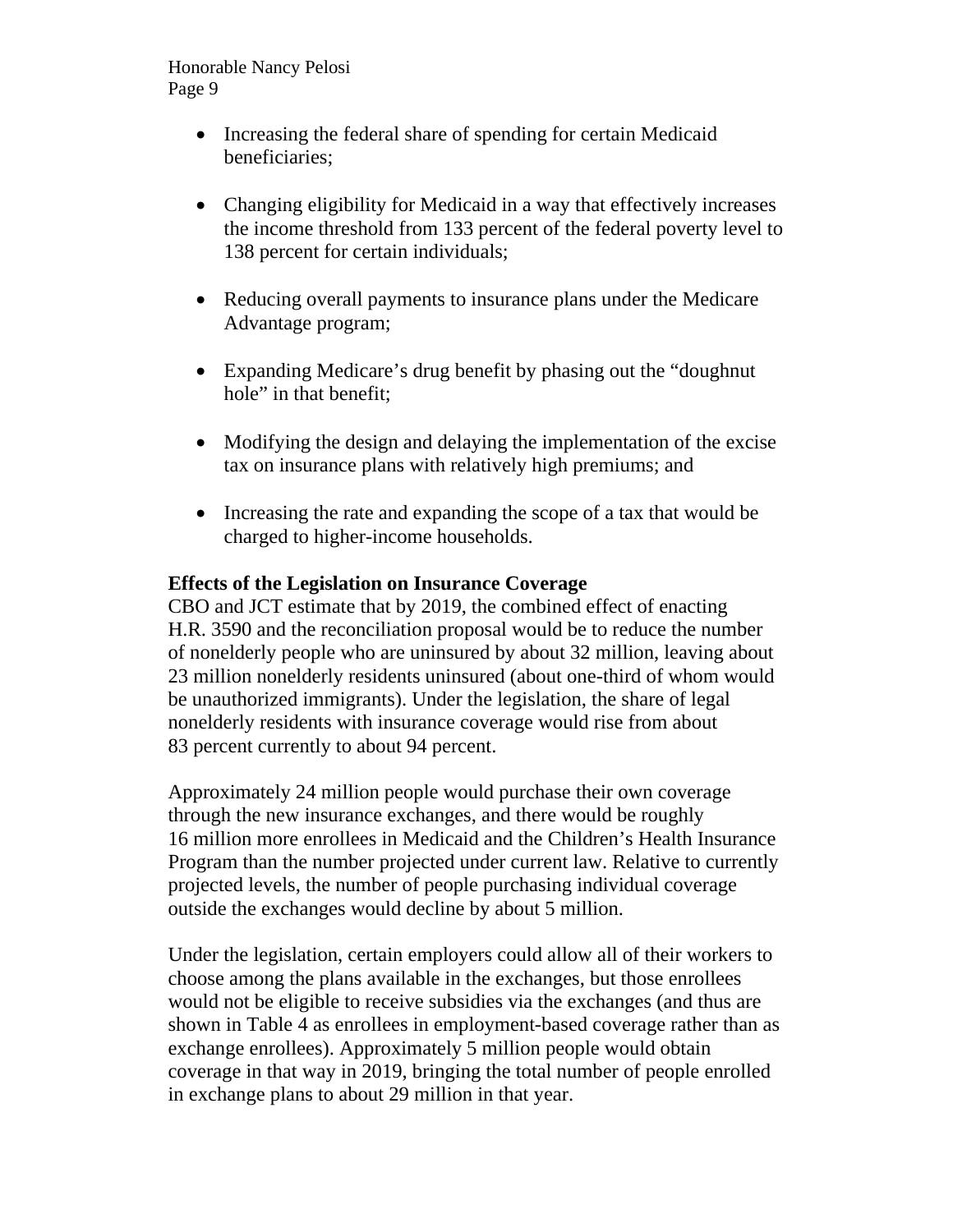On balance, the number of people obtaining coverage through their employer would be about 3 million lower in 2019 under the legislation, CBO and JCT estimate. The net change in employment-based coverage under the proposal would be the result of several flows, which can be illustrated using the estimates for 2019:

- Between 6 million and 7 million people would be covered by an employment-based plan under the proposal who would not be covered by one under current law (largely because the mandate for individuals to be insured would increase workers' demand for coverage through their employers).
- Between 8 million and 9 million other people who would be covered by an employment-based plan under current law would not have an offer of such coverage under the proposal. Firms that would choose not to offer coverage as a result of the proposal would tend to be smaller employers and employers that predominantly employ lowerwage workers—people who would be eligible for subsidies through the exchanges—although some workers who would not have employment-based coverage because of the proposal would not be eligible for such subsidies. Whether those changes in coverage would represent the dropping of existing coverage or a lack of new offers of coverage is difficult to determine.
- Between 1 million and 2 million people who would be covered by their employer's plan (or a plan offered to a family member) under current law would instead obtain coverage in the exchanges. Under the legislation, workers with an offer of employment-based coverage would generally be ineligible for exchange subsidies, but that "firewall" would be enforced imperfectly and an explicit exception to it would be made for workers whose offer was deemed unaffordable.

# **Effects of the Legislation on Discretionary Costs**

CBO has not completed an estimate of the potential impact of the legislation on discretionary spending, which would be subject to future appropriation action. Discretionary costs would arise from the effects of the legislation on several federal agencies and on a number of new and existing programs subject to future appropriation. Those discretionary costs fall into three general categories.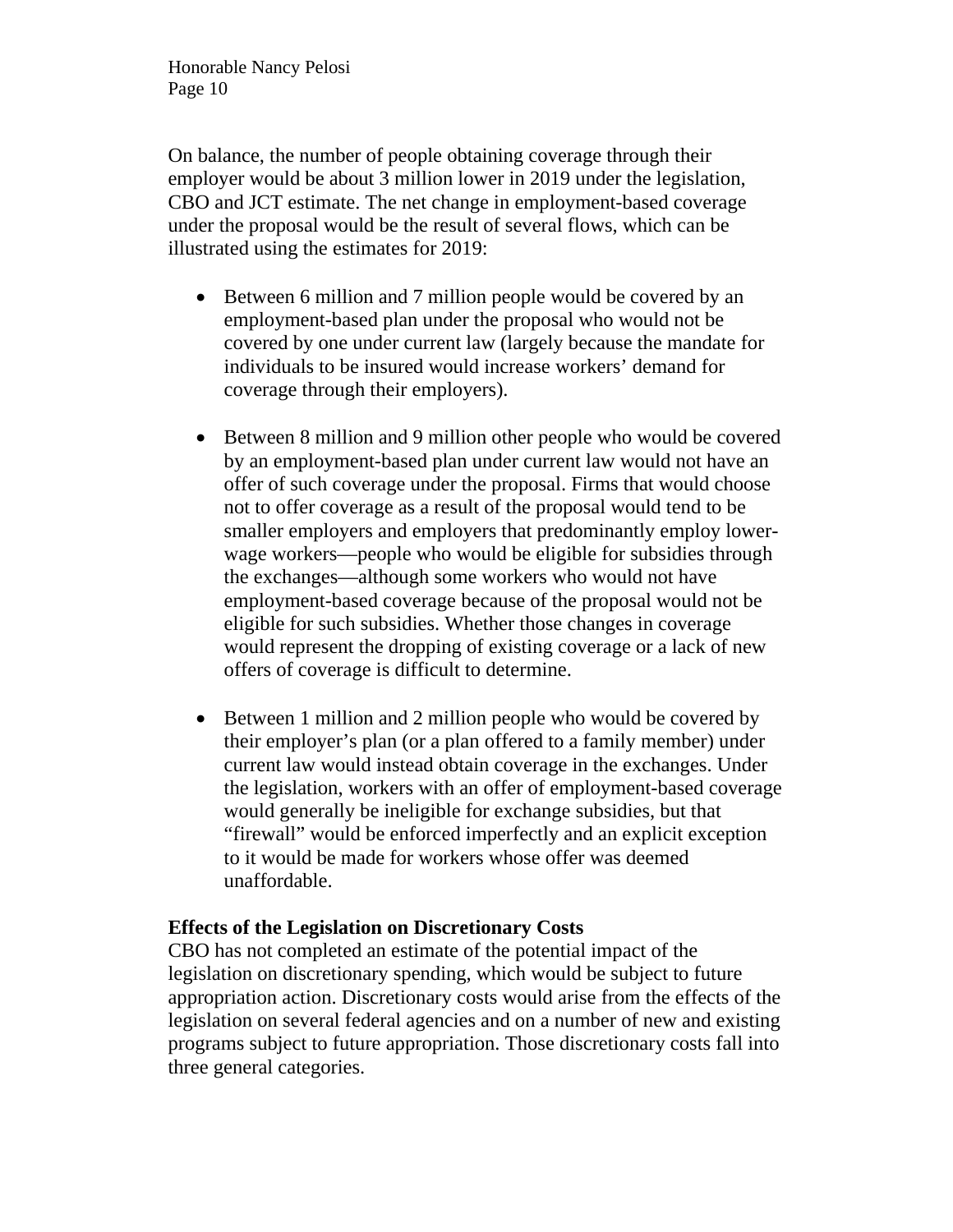The first category is implicit authorization of discretionary costs associated with implementing the new policies established under the legislation. Although no provisions in the legislation specifically authorize such spending, it would be necessary for agencies to carry out the responsibilities that would be required of them by the bill. For example:

- CBO expects that the cost to the Internal Revenue Service of implementing the eligibility determination, documentation, and verification processes for premium and cost sharing subsidies would probably be between \$5 billion and \$10 billion over 10 years.
- CBO expects that the costs to the Department of Health and Human Services (especially the Centers for Medicare and Medicaid Services) and the Office of Personnel Management of implementing the changes in Medicare, Medicaid, and the Children's Health Insurance Program, as well as certain reforms to the private insurance market, would probably be at least \$5 billion to \$10 billion over 10 years. (The administrative costs of establishing and operating the exchanges were included as direct spending in CBO's estimate for the legislation.)

The second category of discretionary costs is explicit authorizations for a variety of grant and other programs for which specified funding levels for possible future appropriations are set in the act for one or more years. (Such cases include provisions where a specified funding level is authorized for an initial year along with the authorization of such sums as may be necessary for continued funding in subsequent years.) CBO has identified at least \$50 billion in such specified and estimated authorizations in H.R. 3590, as passed by the Senate. $6$ 

A third category of discretionary spending is explicit authorizations for a variety of grant and other programs for which no funding levels are specified in the legislation. CBO has not yet completed estimates of the amounts of such authorizations.

# **Effects of the Legislation Beyond the First 10 Years**

 $\overline{a}$ 

Although CBO does not generally provide cost estimates beyond the 10-year budget projection period, certain Congressional rules require some information about the budgetary impact of legislation in subsequent

<sup>&</sup>lt;sup>6</sup> For further details, see Congressional Budget Office, Potential Effects of the Patient Protection and Affordable Care Act on Discretionary Spending (March 15, 2010).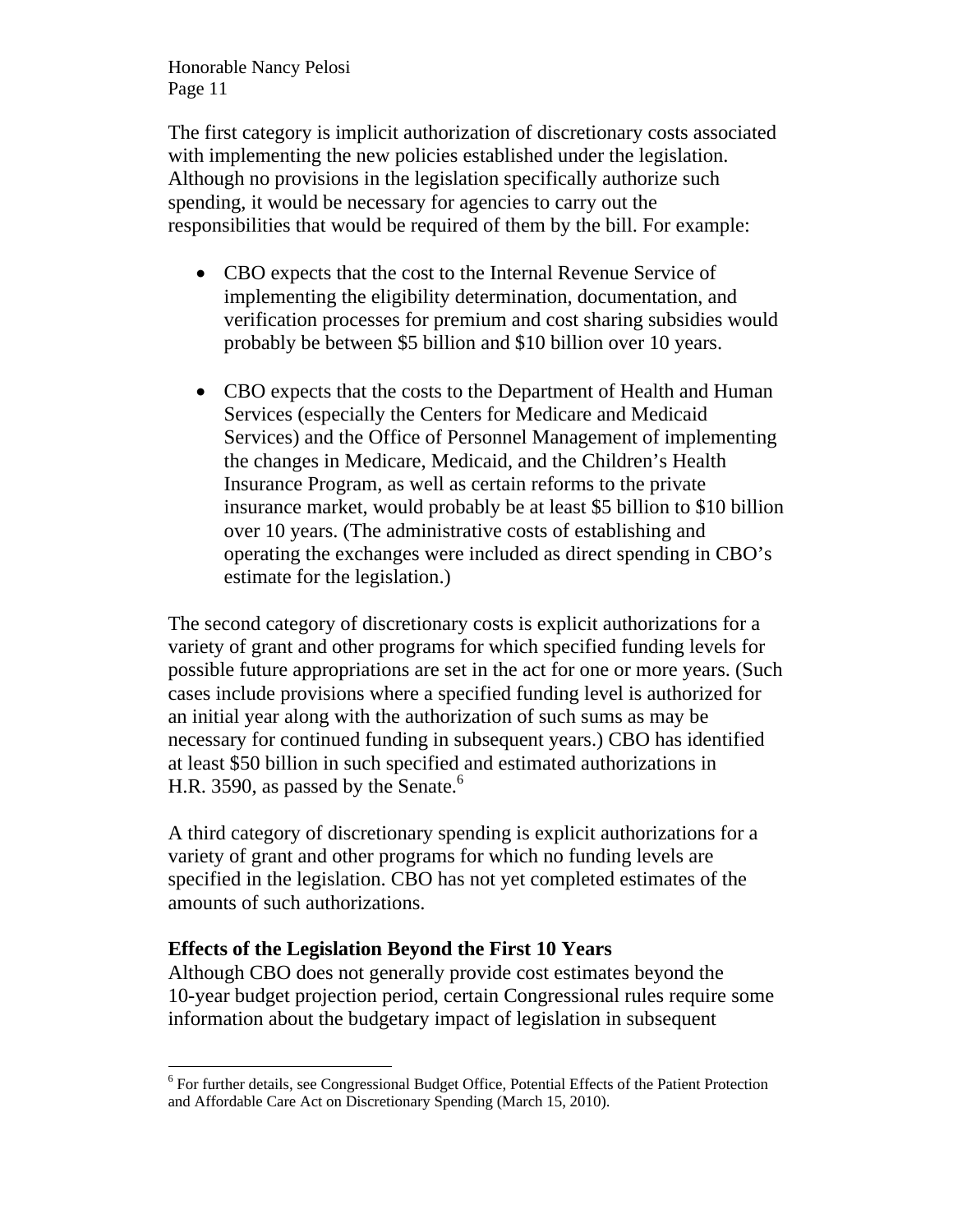$\overline{a}$ 

decades, and many Members have requested CBO's analysis of the longterm budgetary impact of broad changes in the nation's health care and health insurance systems. Therefore, CBO has developed a rough outlook for the decade following the 2010–2019 period by grouping the elements of the legislation into broad categories and (together with JCT) assessing the rate at which the budgetary impact of each of those broad categories is likely to increase over time.

**Effects on the Deficit.** Using this analytic approach, CBO estimated that enacting H.R. 3590, as passed by the Senate, would reduce federal budget deficits over the ensuing decade relative to those projected under current law—with a total effect during that decade in a broad range between onequarter percent and one-half percent of gross domestic product  $(GDP)$ .<sup>7</sup> The imprecision of that calculation reflects the even greater degree of uncertainty that attends to it, compared with CBO's 10-year budget estimates.

The reconciliation proposal would make a variety of changes to H.R. 3590 that would have significant effects on the legislation's overall budgetary impact—both in the 10-year projection period and in the ensuing decade. For example, the reconciliation proposal would increase the premium subsidies offered in the new insurance exchanges beginning in 2014, but would also change the annual indexing provisions beginning in 2019 so that those subsidies would grow more slowly thereafter. Over time, the spending on exchange subsidies would therefore fall back toward the level under H.R. 3590 by itself. As another example, the reconciliation proposal would reduce the impact in the 10-year projection period of an excise tax on health insurance plans with relatively high premiums, but would index the thresholds for the tax, beginning in 2020, to the rate of general inflation rather than to inflation plus 1 percentage point (as in H.R. 3590).

Reflecting the changes made by the reconciliation proposal, the combined effect of enacting H.R. 3590 and the reconciliation proposal would also be to reduce federal budget deficits over the ensuing decade relative to those projected under current law—with a total effect during that decade in a broad range around one-half percent of GDP. The incremental effect of enacting the reconciliation bill (over and above the effect of enacting H.R. 3590 by itself) would thus be to further reduce federal budget deficits

 $7$  For a more extensive explanation of that analysis, see Congressional Budget Office, letter to the Honorable Harry Reid regarding the longer-term effects of the manager's amendment to the Patient Protection and Affordable Care Act (December 20, 2009).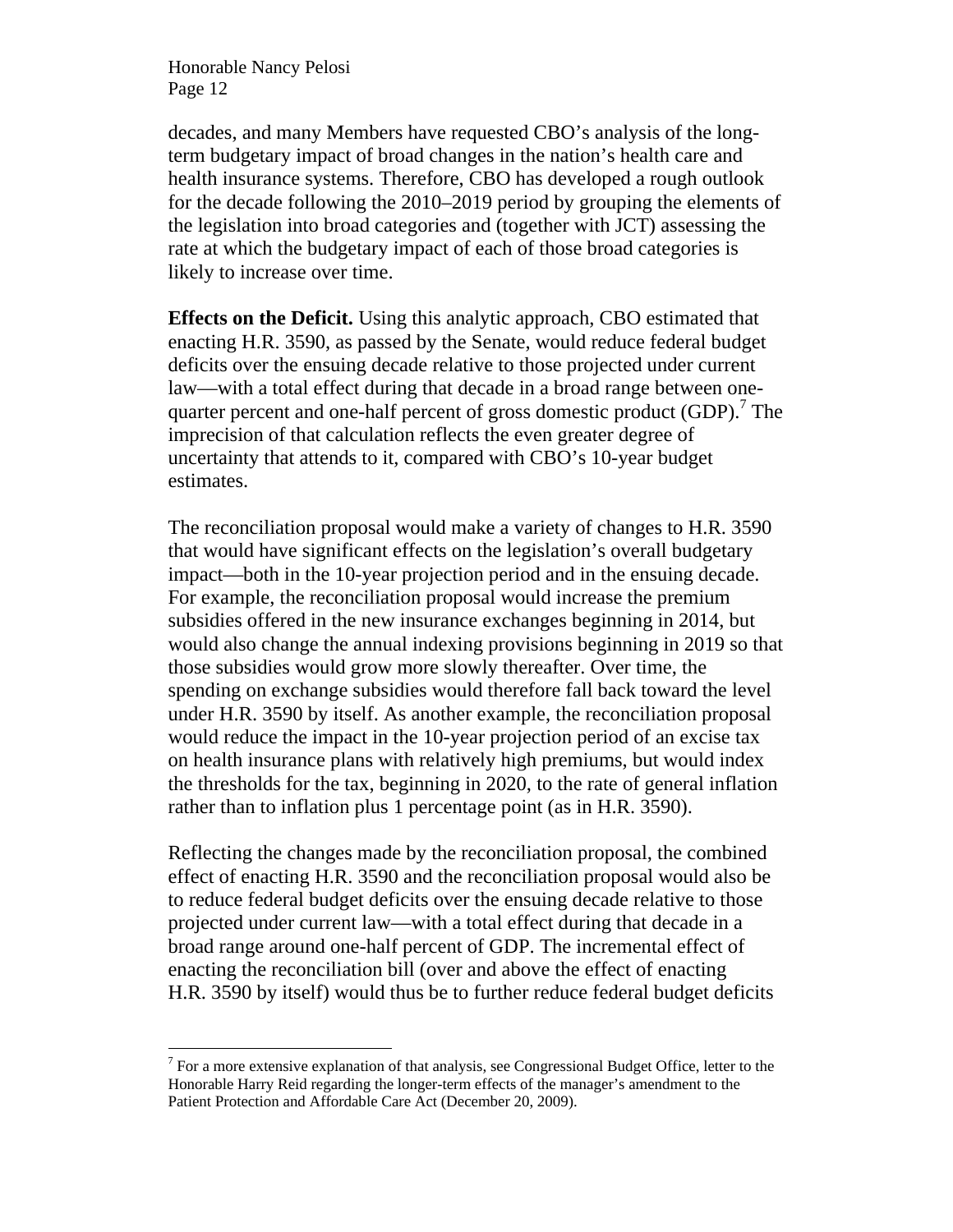in that decade, with an effect in a broad range between zero and one-quarter percent of GDP.

CBO has not extrapolated estimates further into the future because the uncertainties surrounding them are magnified even more. However, in view of the projected net savings during the decade following the 10-year budget window, CBO anticipates that the reconciliation proposal would probably continue to reduce budget deficits relative to those under current law in subsequent decades, assuming that all of its provisions continued to be fully implemented.

Congressional rules governing the consideration of reconciliation bills also require an assessment of their budgetary impact separately by title, as shown in Table 7 for the 2010–2019 period. Relative to H.R. 3590, CBO's analysis of the longer-term effects of the reconciliation proposal, by title, is as follows:

- Most of the changes to H.R. 3590 having significant budgetary effects would be made by title I of the reconciliation proposal, so the conclusions about the longer-term impact for the proposal as a whole—that it would reduce deficits relative to those under H.R. 3590—also apply to that title.
- The changes regarding health care contained in title II would have a much smaller budgetary impact than those in title I and would, by themselves, increase budget deficits somewhat during the 2010– 2019 period and in the ensuing decade. That title also contains the proposal's education provisions, which CBO estimates would reduce deficits during the next 10 years and in the following decade. In CBO's estimation, the savings generated by the education provisions would outweigh the costs related to health care arising from title II, so the title as a whole would reduce budget deficits in both the 10-year projection period and subsequent years.

CBO has not yet completed an assessment of the impact for the longer term of enacting the reconciliation proposal by itself—that is, an assessment of the reconciliation proposal's longer-term impact under current law.

**Key Considerations.** Those longer-term calculations reflect an assumption that the provisions of the reconciliation proposal and H.R. 3590 are enacted and remain unchanged throughout the next two decades, which is often not the case for major legislation. For example, the sustainable growth rate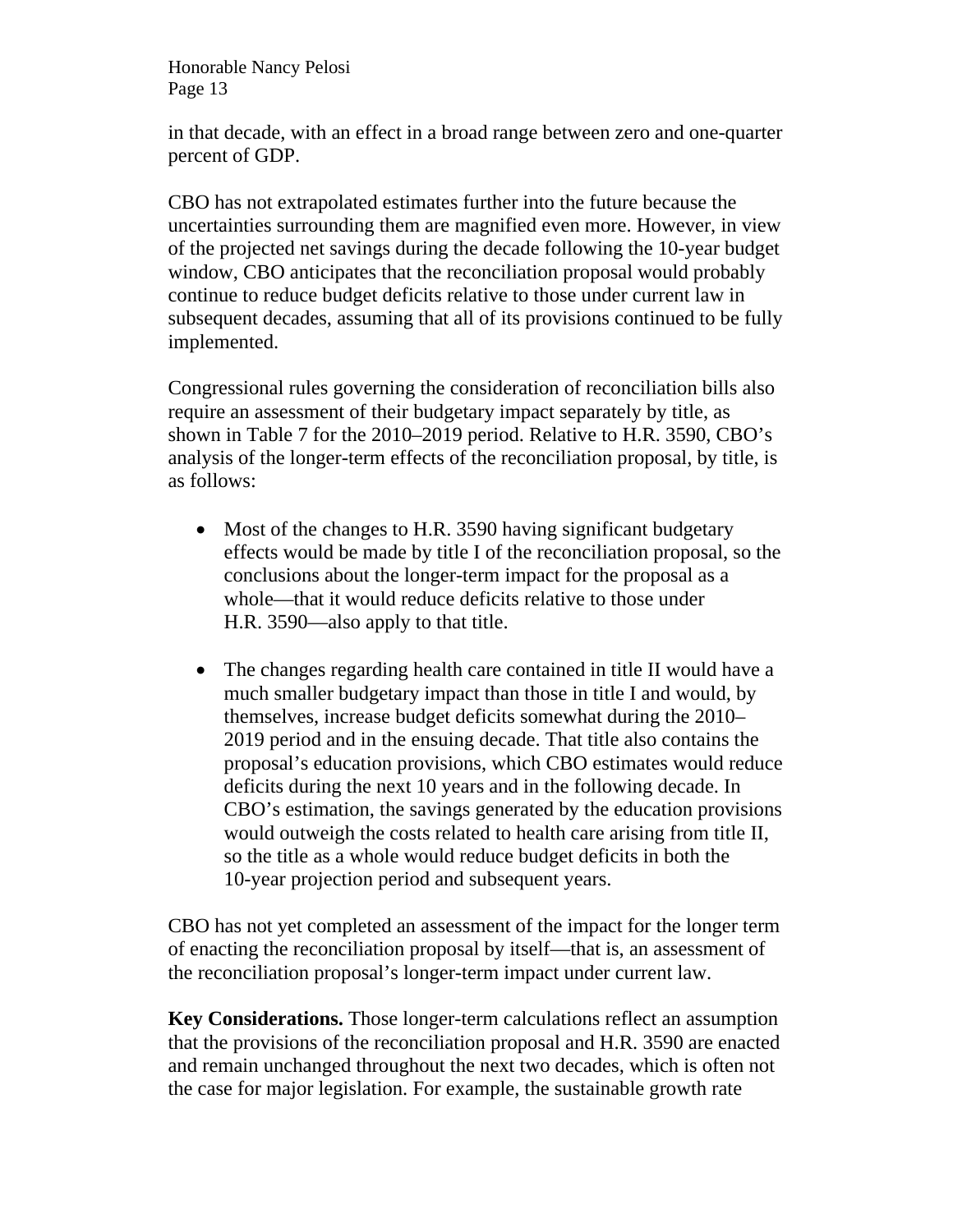mechanism governing Medicare's payments to physicians has frequently been modified (either through legislation or administrative action) to avoid reductions in those payments, and legislation to do so again is currently under consideration by the Congress.

The reconciliation proposal and H.R. 3590 would maintain and put into effect a number of policies that might be difficult to sustain over a long period of time. Under current law, payment rates for physicians' services in Medicare would be reduced by about 21 percent in 2010 and then decline further in subsequent years; the proposal makes no changes to those provisions. At the same time, the legislation includes a number of provisions that would constrain payment rates for other providers of Medicare services. In particular, increases in payment rates for many providers would be held below the rate of inflation (in expectation of ongoing productivity improvements in the delivery of health care). The projected longer-term savings for the legislation also reflect an assumption that the Independent Payment Advisory Board established by H.R. 3590 would be fairly effective in reducing costs beyond the reductions that would be achieved by other aspects of the legislation.<sup>8</sup>

Under the legislation, CBO expects that Medicare spending would increase significantly more slowly during the next two decades than it has increased during the past two decades (per beneficiary, after adjusting for inflation). It is unclear whether such a reduction in the growth rate of spending could be achieved, and if so, whether it would be accomplished through greater efficiencies in the delivery of health care or through reductions in access to care or the quality of care. The long-term budgetary impact could be quite different if key provisions of the legislation were ultimately changed or not fully implemented.<sup>9</sup> If those changes arose from future legislation, CBO would estimate their costs when that legislation was being considered by the Congress.

# **Other Effects of the Legislation**

 $\overline{a}$ 

Many Members have expressed interest in the effects of proposals on various other measures of spending on health care. One such measure is the

 $8$  The Independent Payment Advisory Board would be required, under certain circumstances, to recommend changes to the Medicare program to limit the rate of growth in that program's spending. The Board's recommendations would go into effect automatically unless blocked by subsequent legislative action.

 $9^9$  For an example of the long-term budgetary effect of altering several key features of the legislation, see Congressional Budget Office, letter to the Honorable Paul Ryan responding to questions about the preliminary estimate of the reconciliation proposal (March 19, 2010).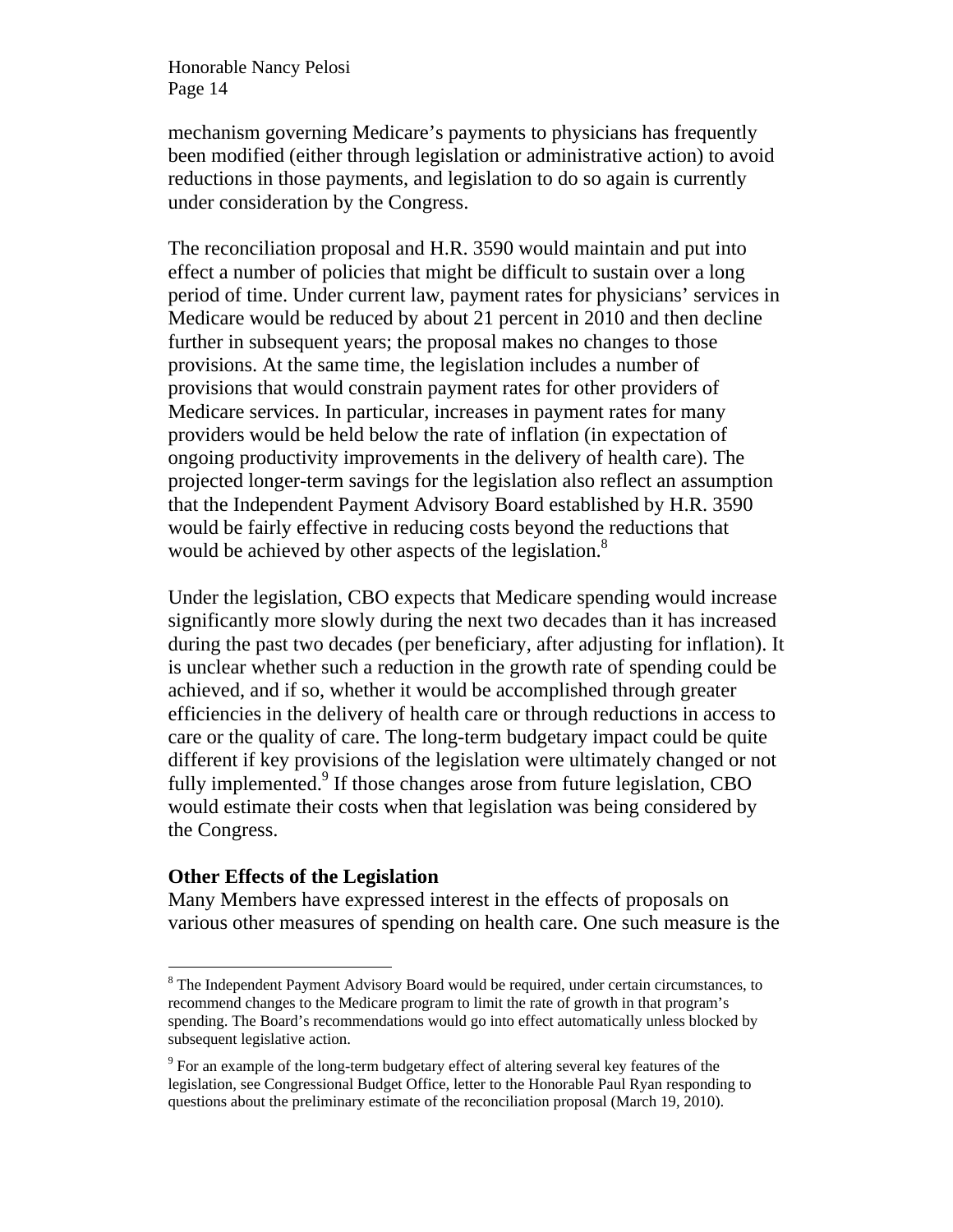$\overline{a}$ 

"federal budgetary commitment to health care," a term that CBO uses to describe the sum of net federal outlays for health programs and tax preferences for health care.<sup>10</sup> CBO estimated that H.R. 3590, as passed by the Senate, would increase the federal budgetary commitment to health care over the 2010–2019 period; the net increase in that commitment would be about \$210 billion over that 10-year period. The combined effect of enacting H.R. 3590 and the reconciliation proposal would be to increase that commitment by about \$390 billion over 10 years. Thus, the incremental effect of the reconciliation proposal (if H.R. 3590 had been enacted) would be to increase the federal budgetary commitment to health care by about \$180 billion over the 2010–2019 period.

In subsequent years, the effects of the provisions of the two bills combined that would tend to decrease the federal budgetary commitment to health care would grow faster than the effects of the provisions that would increase it. As a result, CBO expects that enacting both proposals would generate a reduction in the federal budgetary commitment to health care during the decade following the 10-year budget window—which is the same conclusion that CBO reached about H.R. 3590, as passed by the Senate.

Members have also requested information about the effect of the legislation on health insurance premiums. On November 30, 2009, CBO released an analysis prepared by CBO and JCT of the expected impact on average premiums for health insurance in different markets of PPACA as originally proposed.11 Although CBO and JCT have not updated the estimates provided in that letter, the effects on premiums of the legislation as passed by the Senate and modified by the reconciliation proposal would probably be quite similar.

CBO and JCT previously determined that H.R. 3590, as passed by the Senate, would impose several intergovernmental and private-sector mandates as defined in the Unfunded Mandates Reform Act (UMRA). CBO and JCT estimated that the total costs of those mandates to state, local, and tribal governments and the private sector would greatly exceed the annual thresholds established in UMRA (\$70 million and \$141 million,

 $10$  For additional discussion of that term, see Congressional Budget Office, letter to the Honorable Max Baucus regarding different measures for analyzing current proposals to reform health care (October 30, 2009).

 $11$  See Congressional Budget Office, letter to the Honorable Evan Bayh providing an analysis of health insurance premiums under the Patient Protection and Affordable Care Act (November 30, 2009).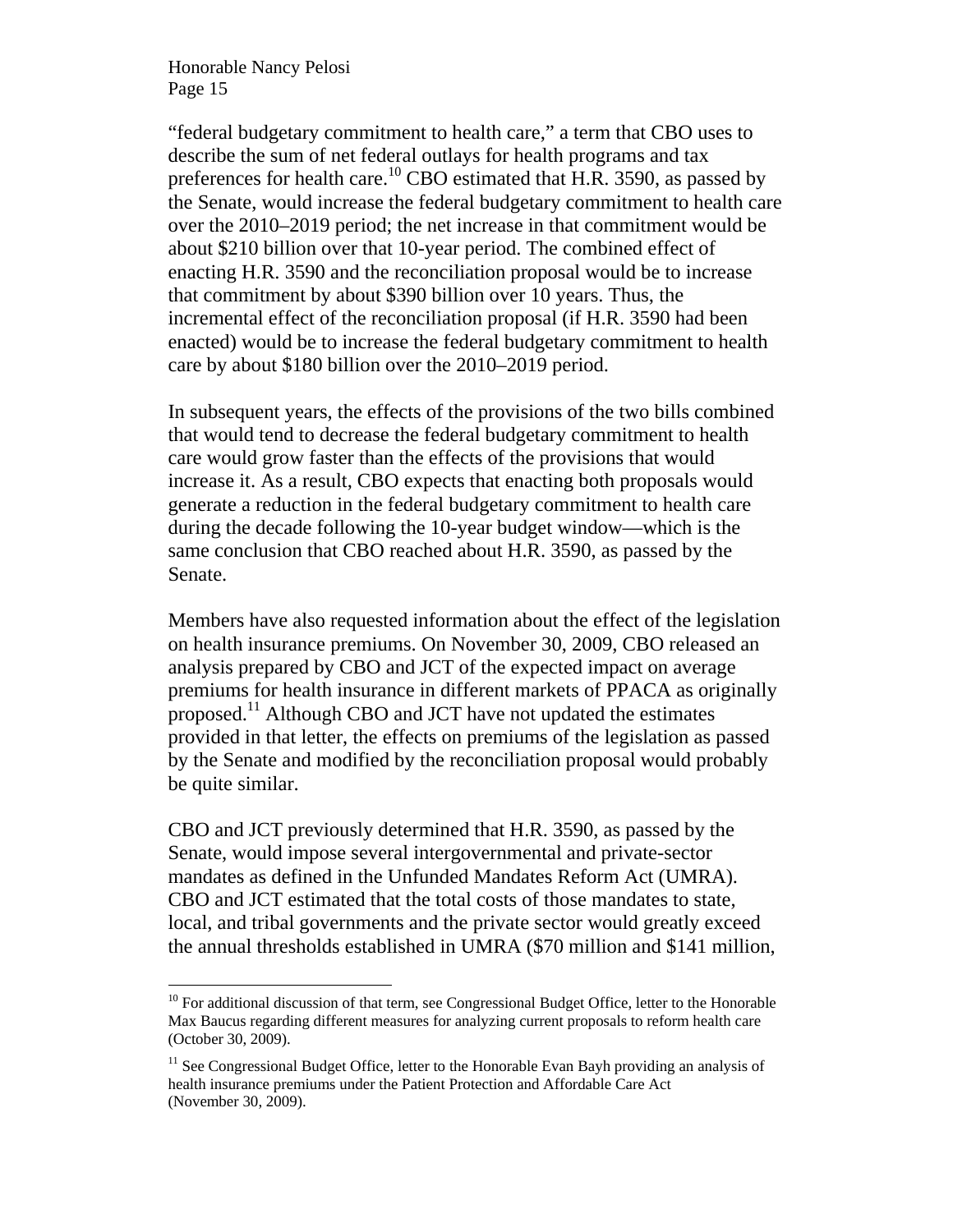respectively, in 2010, adjusted annually for inflation) in each of the first five years that the mandates would be in effect.

If both the reconciliation proposal and H.R. 3590 were enacted, that combination would impose similar mandates on both intergovernmental and private-sector entities with costs exceeding the thresholds established in UMRA. The incremental effect of enacting the reconciliation proposal assuming that H.R. 3590 had already been enacted—would be to increase the costs of the mandates on private-sector entities. That increase in costs would exceed the annual UMRA threshold as well.

I hope this analysis is helpful for the Congress's deliberations. If you have any questions, please contact me or CBO staff. Many people at CBO have contributed to this analysis, but the primary staff contacts are David Auerbach, Colin Baker, Reagan Baughman, James Baumgardner, Tom Bradley, Stephanie Cameron, Julia Christensen, Mindy Cohen, Anna Cook, Noelia Duchovny, Sean Dunbar, Philip Ellis, Peter Fontaine, April Grady, Stuart Hagen, Holly Harvey, Tamara Hayford, Jean Hearne, Janet Holtzblatt, Lori Housman, Justin Humphrey, Paul Jacobs, Deborah Kalcevic, Daniel Kao, Jamease Kowalczyk, Julie Lee, Kate Massey, Alexandra Minicozzi, Keisuke Nakagawa, Kirstin Nelson, Lyle Nelson, Andrea Noda, Sam Papenfuss, Lisa Ramirez-Branum, Lara Robillard, Robert Stewart, Robert Sunshine, Bruce Vavrichek, Ellen Werble, Chapin White, and Rebecca Yip.

Sincerely,

Douglas W. Elmendorf **Director** 

Enclosures

cc: Honorable John A. Boehner Republican Leader

> Honorable John M. Spratt Jr. Chairman Committee on the Budget